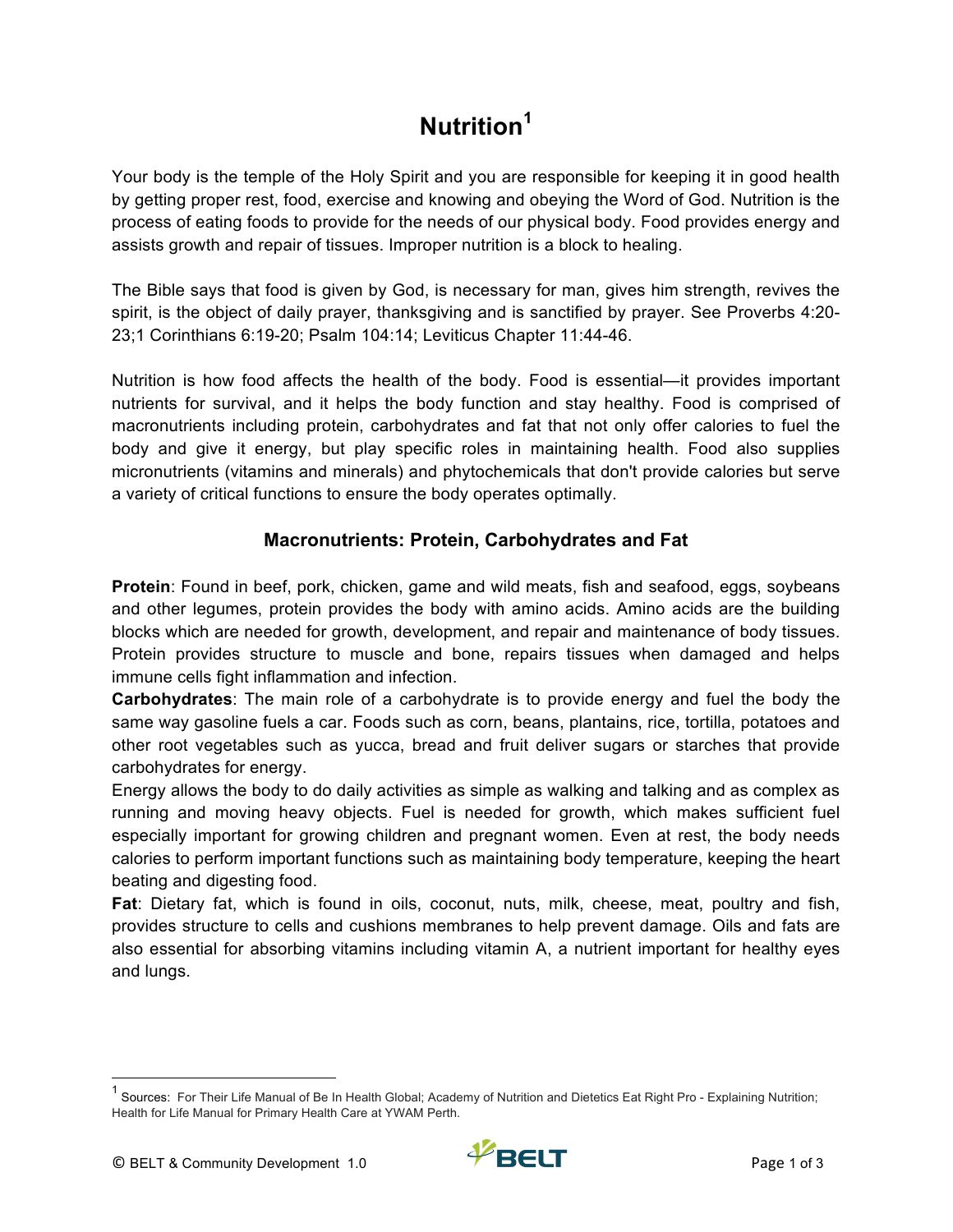### **Micronutrients: Vitamins and Minerals**

Vitamins and minerals are food components that help support overall health and play key roles in cell metabolism (maintaining life) and neurological functions (nerves carry messages throughout the body).

**Vitamins** aid in energy production, wound healing, bone formation, immunity, and eye and skin health.

**Minerals** help maintain cardiovascular health and provide structure to the skeleton.

Consuming a balanced diet including fruits, vegetables, dairy, protein foods and whole or enriched grains helps ensure the body has plenty of nutrients to use.

● **Vitamin A** helps the eyes to see.

.

- **Calcium and magnesium** help muscles and blood vessels relax, preventing cramps and high blood pressure. Non-dairy calcium containing foods include Kale, Bok Choy, Almonds, Sardines, Salmon, Sesame Seeds, Chia seeds, Tofu, Broccoli.
- **Vitamin C** helps wounds heal and helps the body's ability to fight off germs.
- **Iron** helps the blood transport oxygen throughout the body and prevents anemia (tired, weak).

#### **Water**

The human body is composed of 70% water so drinking adequate amounts of clean, pure water is essential for health. Water helps in digestion, absorption, transport of nutrients, circulation of blood and excretion of waste. Adults require a minimum of 2 quarts or liters of water daily. The requirement for children depends on their weight and age (the average requirement is 100 ml per kilogram).

## **1 + 3 Everyday**

Every day we should eat 3 kinds of food in addition to our main energy food. Think of a pot of rice with three supporting legs.

1. Main energy food: rice, corn, or root crops (if we do not get enough of this food we will feel weak and will easily become sick)

2. Growth and body building foods: Proteins (for growth, development, and repair and maintenance of body tissues)

- 3. Food with many vitamins: Fruits and vegetables (prevent the body from becoming sick)
- 4. A little Oil (helps the body use the vitamins and helps to give more energy to the body)

Illnesses Caused By Not Eating Enough Foods From Each Group:.

- Lack of Main Energy Foods thin, and not enough energy to work
- Lack of Protein Foods diarrhea or measles can become serious quickly in a person lacking protein foods. He will have:
	- Thin, falling hair; light colored hair